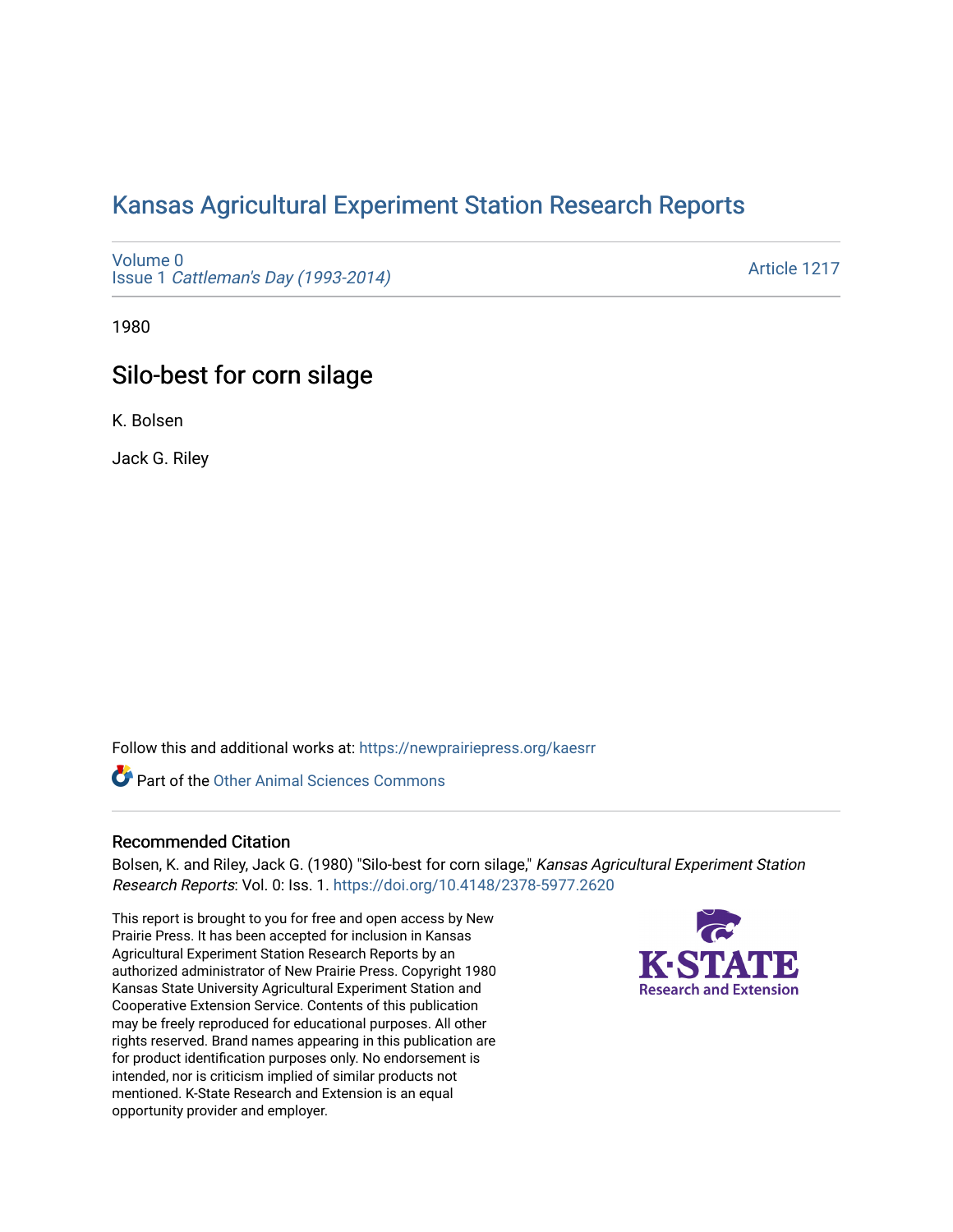## Silo-best for corn silage

### **Abstract**

Two corn silages (37 to 38% DM) were made September 2 and 3, 1975; one was ensiled without additive (control), the other with Silo-Best added at 1.0 lb. per ton of fresh crop. Silos were opened after 36 days, and each silage was full-fed to 15 yearling steers (3 pens of 5 steers) during an 87-day trial (October 10, 1975, to January 5, 1976). Complete-mixed rations contained 86% silage and 14% soybean meal supplement on a DM basis.

### Keywords

Cattlemen's Day, 1980; Report of progress (Kansas State University. Agricultural Experiment Station); 377; Beef; Corn silage; Additive; Soybean meal

#### Creative Commons License



This work is licensed under a [Creative Commons Attribution 4.0 License](https://creativecommons.org/licenses/by/4.0/).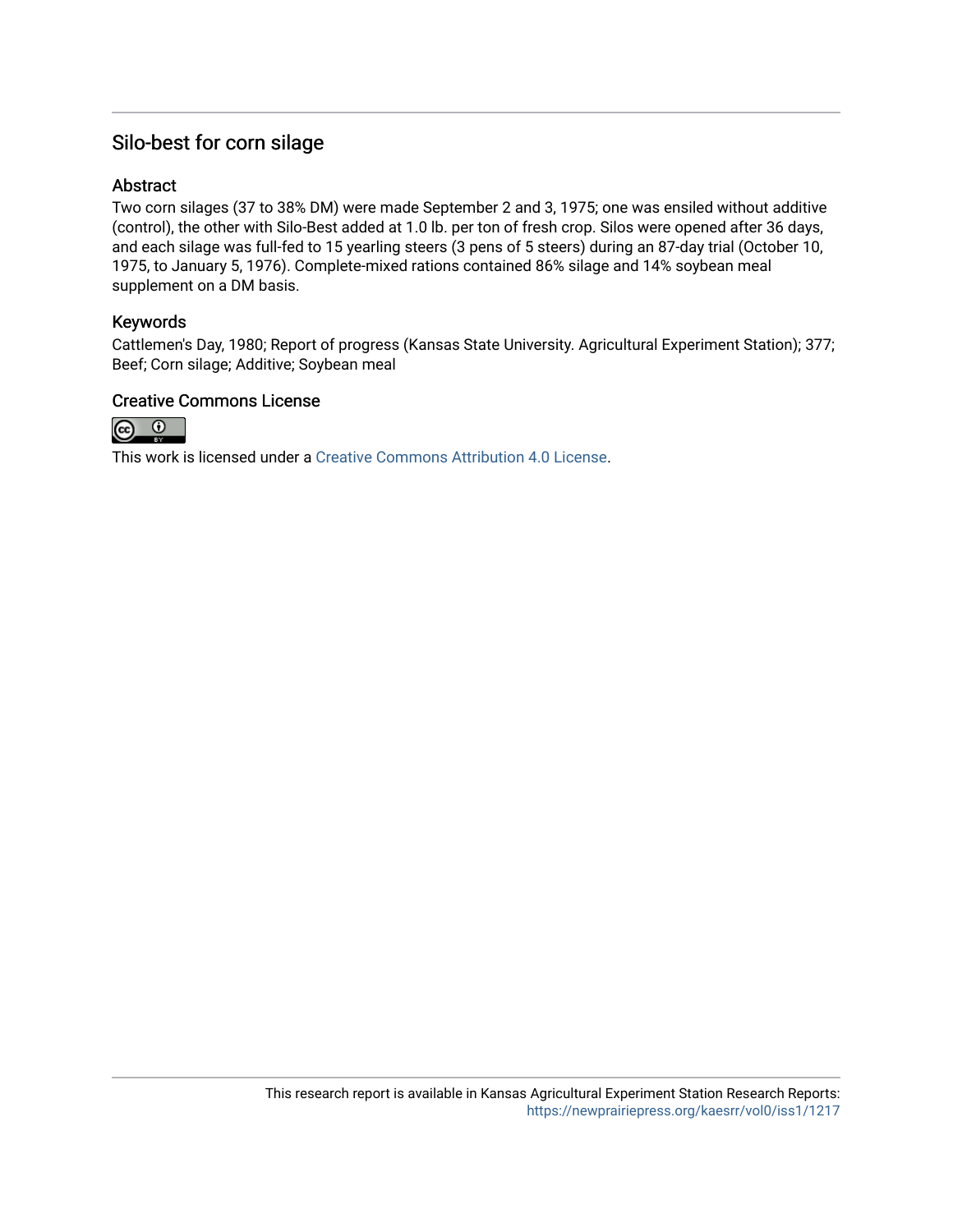

Silo-Best for Corn Silage<sup>1</sup> Keith Bolsen and Jack Riley

#### Experimental Procedure

Two corn silages (37 to 38% DM) were made September 2 and 3, 1975; one was ensiled without additive (control), the other with Silo-Best added at 1.0 lb. per ton of fresh crop. Silos were opened after 36 days, and each silage was full-fed to 15 yearling steers (3 pens of 5 steers) during an 87-day trial (October 10, 1975, to January 5, 1976). Complete-mixed rations contained 86% silage and 14% soybean meal supplement on a DM basis.

#### Results

Both silages appeared to be well preserved. Feeding results are shown in Table 15.1. Differences in steer performance were not statistically significant, but steers fed Silo-Best corn silage gained 5.3% faster and 2.9% more efficiently than those fed control corn silage.

Silage DM losses during fermentation and feedout were less for the Silo-Best corn silage (Table 15.2). Silo-Best silage had a 3 percentage unit Tower fermentation loss (9.0 vs. 12.0% of the DM put into the silo) than control silage, and twice as much control silage spoiled from heating and molding. During the feeding period, control silage heated within 2 days after being removed from the silo compared with 7 days for the Silo-Best silage. Twice during the trial, control corn silage heated, spoiled, and was removed from the silo and not fed.

 $^1$ Silo-Best is an enzyme product of Cadco, Inc., 10100 Douglas Ave., Des Moines, IA 50322.